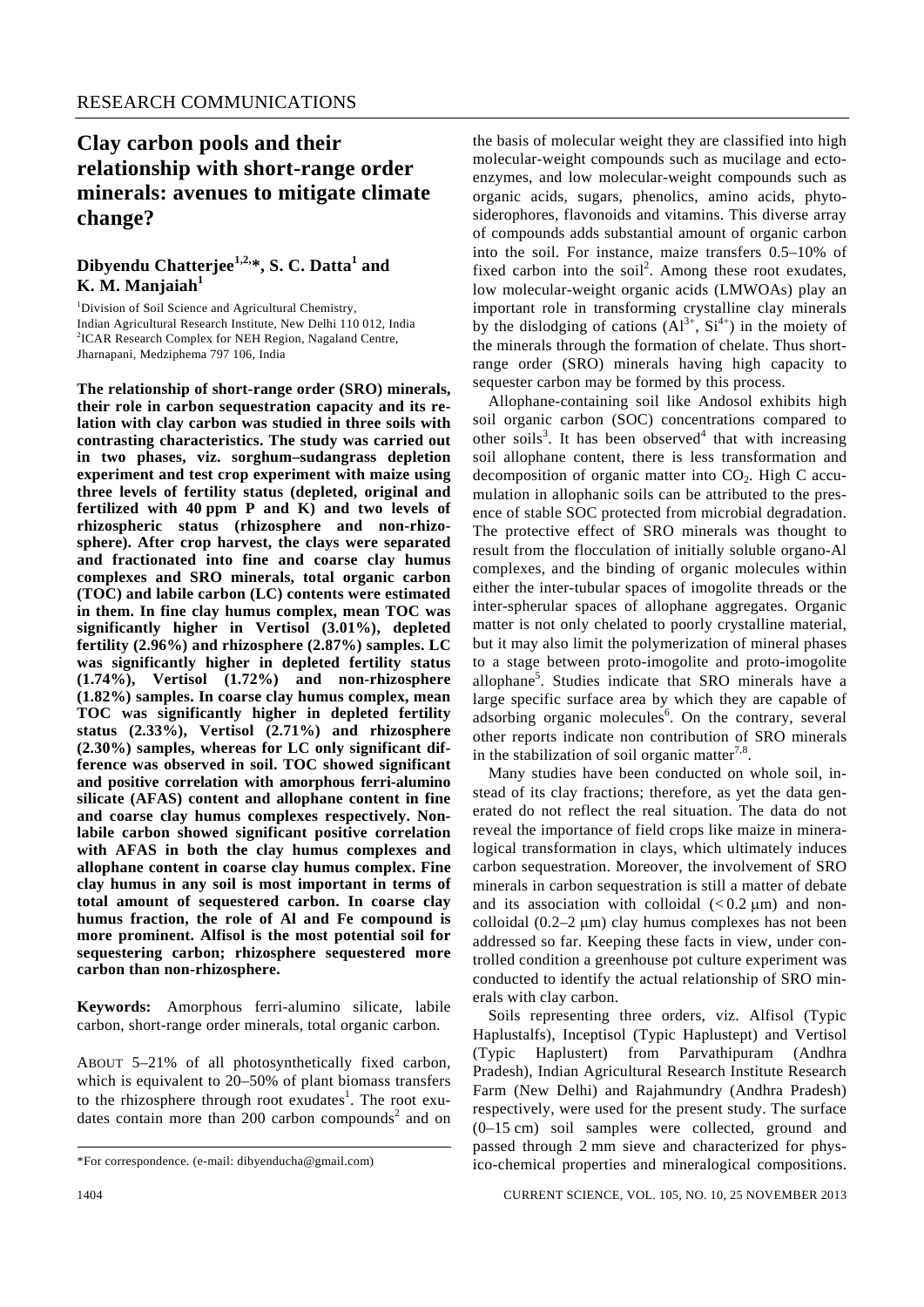The soils were analysed following standard methodologies. Basally oriented clay samples (Mg–air, Mg– glycerol, K–air-dried, K heated to 300°C and 550°C) were subjected to XRD analysis. The X-ray diffractograms were recorded (Philips diffractometer, model 1710) using Ni-filtered Cu-K $\alpha$  radiation at a scanning speed of  $1.5^{\circ}2\theta$ /min and subsequently identification and semi-quantitative estimation of clay minerals was also carried out using standard procedure.

 A controlled greenhouse experiment was conducted with the soils collected during 2010–11 at IARI, New Delhi. The experiment was conducted in two phases. In the first phase, i.e. sorghum–sudangrass depletion experiment, an exhaustive crop, multicut 'GSC-40' sorghum– sudangrass hybrid was grown during *kharif* for 100 days in one part of the soil to deplete it from P and K. Immediately after harvesting, the soil was processed for sowing of the next crop, i.e. maize. In the second phase, i.e. test crop experiment with 'HPQM-1' maize during winter (*rabi*), in each pot, 2 kg of soil was taken and healthy seedlings were grown up to 60 days after germination. Nitrogen fertilization was given @ 80 mg N/kg to all the treatments in two splits. Thus, three levels of nutrient status were used, viz. 'depleted' (sorghum–Sudan grass pre-depleted soil), 'original' (initial soil) and 'fertilized' (original soil + 40 mg/l P + 40 mg/l K). Similarly, treated soil without any plant was kept as non-rhizospheric soil. Thus, two levels of rhizospheric status were used, viz. 'rhizosphere' and 'non-rhizosphere'. Another factor, soil, as already described contained three levels (Alfisol, Inceptisol and Vertisol) and the experiment was replicated thrice.

 Fractionation of soil samples was done by ultrasonic vibration technique<sup>9</sup> for dispersion and finally clay was separated out following Stokes' law. The collected soil suspension was centrifuged at 5000 rpm for 12 min (calculated using Stokes' law average specification data of the Remi centrifuge, C-24) to separate fine  $(< 0.2 \mu m)$ and coarse  $(0.2-2 \mu m)$  fractions and used for further analysis. Selective dissolution of SRO minerals in clay and clay–humus complex was performed by boiling NaOH, acid ammonium oxalate (in dark), citratebicarbonate-dithionite (CBD) and Na-pyrophosphosphate. Different parameters, viz. amorphous ferri-alumino silicate (AFAS), allophane plus imogolite, ferrihydrite, crystalline iron, poorly ordered iron, poorly ordered aluminium, organically bound aluminium and organically bound iron were calculated from Al, Si and Fe concentrations measured in the aliquot from above selective dissolution procedures. Total organic carbon (TOC) was determined by oxidation with 0.4 N chromic acid in the presence of external heat supply<sup>10</sup>. Labile carbon (LC) was estimated<sup>11</sup> in clay humus complex oxidized by 333 mM KMnO<sub>4</sub>. The change in KMnO<sub>4</sub> (Mn<sup>7+</sup>  $\rightarrow$  Mn<sup>4+</sup>) concentration was used to estimate the amount of carbon oxidized.

 The data were processed for analysis of variance for factorial CRD to test differences among the treatment means. Means were compared by LSD multiple range tests using MSTATC software. Results were considered statistically significant at *P* < 0.05 level. Correlation coefficients were computed using SPSS program.

 Table 1 indicates that Alfisol was acidic in nature, whereas Inceptisol and Vertisol showed alkalinity. There is no problem of high salt concentration as evidenced by low electrical conductivity value of the soils. Cation exchange capacity was lowest in Alfisol, medium in Inceptisol and highest in Vertisol. Oxidizable organic carbon content was low in Alfisol, whereas it was medium in Inceptisol and Vertisol. Mineralizable nitrogen content was medium for all the soils. Olsen's P ranged from low to high in these soils and it was maximum in Vertisol followed by Inceptisol and Alfisol. Ca-P was the dominant fraction among different pools of P and higher in Inceptisol and much lower in Alfisol. Available K content was medium to high. Maximum non-exchangeable potassium was observed in Inceptisol, which was 4–5 times higher than Alfisol and Vertisol. Textures of Alfisol, Inceptisol and Vertisol as observed from textural triangle were sandy clay loam, sandy loam and clay respectively. The content and composition of crystalline clay minerals revealed that the major mineralogical composition for Alfisol was kaolinitic (76–81%) in both the fractions. Both Inceptisol fine clay and coarse clay were micaceous (71-76%). Vertisol fine clay was smectitic (60%), whereas coarse clay showed mixed smectite (35%) and mica (46%) mineralogy. Mica was present in all soils and fractions. Inceptisol contained vermiculite (13% in fine clay and 1% in coarse clay). Kaolinite content in Inceptisol and Vertisol was higher in coarser fraction than in the finer fraction.

 In fine clay, depleted and original fertility status showed high mean AFAS content (%) over fertilized treatments (Figure 1 *a*). Mean AFAS content was found to be highest in Inceptisol followed by Vertisol and Alfisol. Average AFAS content of rhizosphere was significantly higher than non-rhizosphere. In coarse clay, mean AFAS content (%) of depleted fertility status was significantly higher than original and fertilized fertility status (Figure 1 *b*). Highest mean AFAS content was observed in Vertisol followed by Alfisol and Inceptisol. Average AFAS content of non-rhizosphere was higher than rhizosphere. In addition to AFAS, some other parameters were also measured. A perusal of data in Table 2 indicated that mean allophane plus imogolite content was maximum in Inceptisol fine clay and Vertisol coarse clay, whereas ferrihydrite, crystalline iron, poorly ordered iron and organically bound Fe were highest in Alfisol. In both fractions of clay, organically bound Al content was almost similar in Alfisol and Vertisol samples.

 Depletion caused more TOC pool to be stored in the soil, which was evidenced by higher TOC in depleted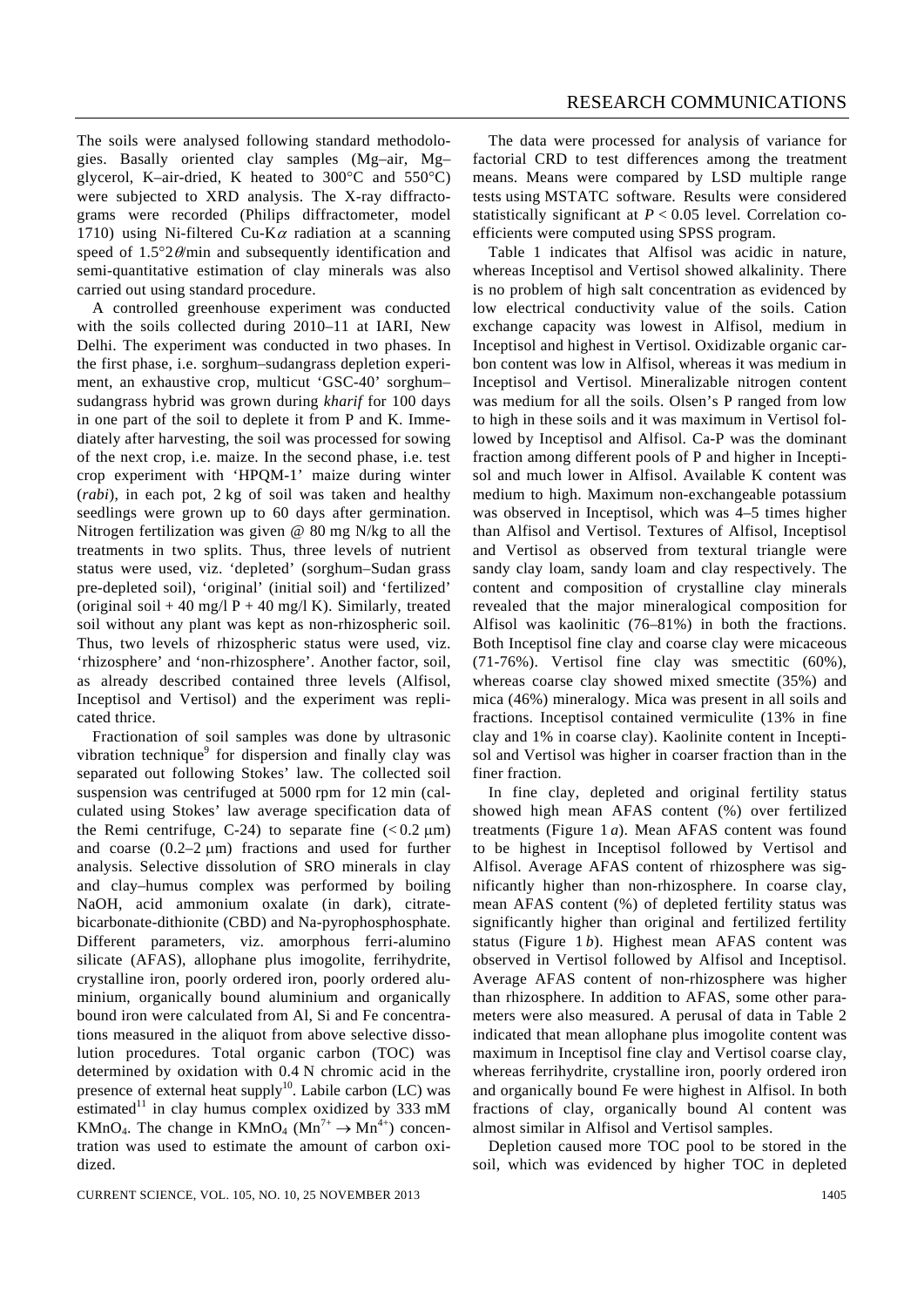| Parameter                               | Alfisol       | Inceptisol      | Vertisol      |
|-----------------------------------------|---------------|-----------------|---------------|
| pH(1:2.5)                               | 5.16          | 8.32            | 8.30          |
| $EC$ (dS/m)                             | 0.08          | 0.35            | 0.37          |
| CEC cmol $(p^+)/kg$                     | 6.4           | 10.5            | 24.5          |
| Oxidizable organic $C(\%)$              | 0.35          | 0.5             | 0.62          |
| Mineralizable N (kg/ha)                 | 527.0         | 539.0           | 351.0         |
| Available P (kg/ha)                     | 3.4           | 46.6            | 58.6          |
| $Ca-P$ (kg/ha)                          | 22.7          | 433.1           | 530.9         |
| Non-occluded Al and Fe $-P$ (kg/ha)     | 228.5         | 375.1           | 486.7         |
| Available K (kg/ha)                     | 269.9         | 355.0           | 420.0         |
| Non-exchangeable K (kg/ha)              | 576.8         | 2494.2          | 561.1         |
| Mechanical analysis (%)                 | Sand: 64.3    | Sand: 54.4      | Sand: 11.2    |
|                                         | Silt: 9.3     | Silt: 31.8      | Silt: 23.9    |
|                                         | Clay: 26.4    | Clay: 13.8      | Clay: 64.9    |
| Crystalline minerals in fine clay (%)   | Kaolinite: 81 | Kaolinite: 11   | Kaolinite: 10 |
|                                         | Mica: 19      | Mica: 76        | Mica: 30      |
|                                         |               | Vermiculite: 13 | Smectite: 60  |
| Crystalline minerals in coarse clay (%) | Kaolinite: 76 | Kaolinite: 28   | Kaolinite: 19 |
|                                         | Mica: 24      | Mica: 71        | Mica: 46      |
|                                         |               | Vermiculite: 1  | Smectite: 35  |



**Figure 1.** Amorphus ferri-alumino silicate (AFAS) content (%) in (*a*) fine clay humus complex and (*b*) coarse clay humus complex.

fertility status (Table 3). It may be due to the released organic acids from plant roots under P and K stress. Among the soils, Vertisol had the maximum TOC indicating higher release of organic acids in Vertisol followed by Inceptisol and Alfisol (Table 3). On the contrary, AFAS and allophane plus imogolite contents in the fine clay fraction were higher in Inceptisol followed by Vertisol and Alfisol. From this it can be referred that Vertisol may have alternate mechanism to protect additional carbon in soil. Since this soil contains lesser amount of free Al and Fe oxides and hydroxides, the high TOC may be due to inter-layer adsorption of carbon or chelate formation of humic substances and organic acids with the broken edges of highly charged mineral surface. The binding of the aromatic acids in dissolved organic matter to reactive mineral surfaces was resulted in long-term soil carbon stabilization<sup>12</sup>. Averaging the effect of fertility status, it was observed that rhizosphere contained higher mean TOC than non-rhizosphere and Vertisol rhizosphere stored maximum. Rhizospheric soils contain much higher TOC than non-rhizosphere soils because of carbonaceous compound addition through root exudates. Depleted rhizosphere contained higher amount of TOC than all other combinations (Table 3). Owing to the similarity with TOC content, depleted fertility status contained higher mean LC content than original and fertilized fertility status. Among the soils, Vertisol contained maximum amount of LC. The LC contents of depleted Inceptisol and depleted Vertisol were significantly higher than other combinations. Unlike TOC, rhizosphere possessed lesser mean LC content than non-rhizosphere. Non-rhizospheric soil with all three combinations of fertility status contained significantly higher amount of LC than similar combinations with rhizospheric soil (Table 4). The lability of the released carbon in rhizosphere was less due to conversion of labile pool to non-labile form (NLC) in SRO minerals of the finer fraction. The SRO minerals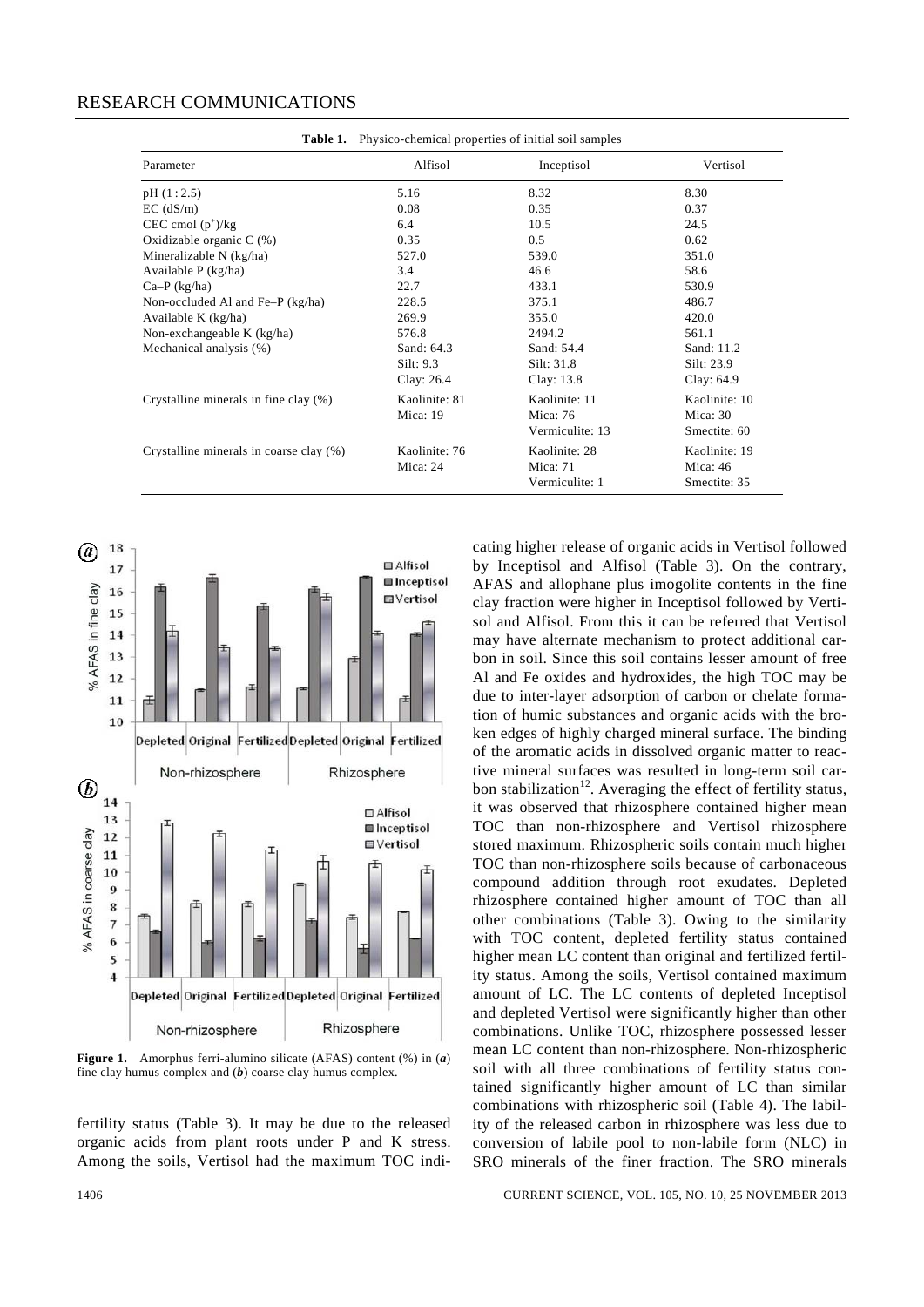|  | Table 2. Content of short-range order (SRO) minerals (%) in soil clay humus complexes averaged over fertility and rhizospheric status |  |  |  |  |  |
|--|---------------------------------------------------------------------------------------------------------------------------------------|--|--|--|--|--|
|--|---------------------------------------------------------------------------------------------------------------------------------------|--|--|--|--|--|

|                         |                                           | Fine clay humus complex |                         |                         | Coarse clay humus complex |                         |                         |
|-------------------------|-------------------------------------------|-------------------------|-------------------------|-------------------------|---------------------------|-------------------------|-------------------------|
| SRO minerals (%)        | Formula                                   | Alfisol                 | Inceptisol              | Vertisol                | Alfisol                   | Inceptisol              | Vertisol                |
| $Allophane + imogolite$ | % $\rm{Si}_{o} \times 7.1$                | $1.06 - 2.88$<br>(1.73) | $2.65 - 7.13$<br>(4.15) | $2.10 - 3.60$<br>(2.60) | $1.17 - 2.52$<br>(1.70)   | $4.44 - 5.93$<br>(5.00) | $4.45 - 6.12$<br>(5.43) |
| Ferrihydrite            | % Fe <sub><math>2 \times 1.7</math></sub> | $0.63 - 0.73$<br>(0.66) | $0.48 - 0.63$<br>(0.53) | $0.38 - 0.43$<br>(0.40) | $0.69 - 0.75$<br>(0.72)   | $0.44 - 0.50$<br>(0.47) | $0.50 - 0.53$<br>(0.52) |
| Crystalline Fe          | $Fed-Feo(%)$                              | $5.61 - 9.15$<br>(7.39) | $1.57 - 1.93$<br>(1.79) | $1.74 - 2.61$<br>(2.08) | $7.24 - 9.46$<br>(8.35)   | $1.93 - 2.18$<br>(2.06) | $1.84 - 2.68$<br>(2.40) |
| Poorly ordered Fe       | $Feo-Fen(%)$                              | $0.19 - 0.34$<br>(0.25) | $0.15 - 0.25$<br>(0.18) | $0.08 - 0.14$<br>(0.11) | $0.21 - 0.31$<br>(0.26)   | $0.09 - 0.17$<br>(0.13) | $0.16 - 0.21$<br>(0.18) |
| Organically bound Al    | $\mathrm{Al}_{p}(\% )$                    | $1.05 - 1.70$<br>(1.42) | $0.77 - 1.41$<br>(1.20) | $0.99 - 1.91$<br>(1.46) | $1.17 - 1.65$<br>(1.33)   | $0.86 - 1.76$<br>(1.25) | $0.76 - 1.68$<br>(1.33) |
| Organically bound Fe    | $Fep(\%)$                                 | $0.09 - 0.19$<br>(0.14) | $0.11 - 0.15$<br>(0.13) | $0.10 - 0.15$<br>(0.12) | $0.11 - 0.21$<br>(0.16)   | $0.11 - 0.17$<br>(0.15) | $0.11 - 0.15$<br>(0.13) |

Numbers within parenthesis indicate the mean value. o, Oxalate extractable; d, CBD extractable; p, Pyrophosphate extractable.

**Table 3.** Total organic carbon content (%) in fine clay humus complexes in rhizosphere and non-rhizosphere soils

|                     |                               | Soil                              |                               |                      |
|---------------------|-------------------------------|-----------------------------------|-------------------------------|----------------------|
| Fertility status    | Alfisol                       | Inceptisol                        | Vertisol                      | Mean                 |
| Depleted            | 2.55e                         | 3.05ab                            | 3.26a                         | 2.96A                |
| Original            | 2.12f                         | 2.78cde                           | 2.94 <sub>bc</sub>            | 2.62B                |
| Fertilized          | 1.99f                         | 2.60de<br>2.83bcd                 |                               | 2.47C                |
| Mean                | 2.22C                         | 2.81B                             | 3.01A                         |                      |
| LSD $(P = 0.05)$    | Soil $(S) = 0.14$             |                                   | Fertility status $(F) = 0.14$ | $S \times F = 0.23$  |
|                     |                               | Soil                              |                               |                      |
| Rhizospheric status | Alfisol                       | Inceptisol                        | Vertisol                      | Mean                 |
| Non-rhizosphere     | 2.09e                         | 2.61c                             | 2.78c                         | 2.49B                |
| Rhizosphere         | 2.35d                         | 3.02 <sub>b</sub>                 | 3.25a                         | 2.87A                |
| Mean                | 2.22C                         | 2.81B                             | 3.01A                         |                      |
| LSD $(P = 0.05)$    | Soil $(S) = 0.14$             | Rhizospheric status $(RH) = 0.11$ |                               | $S \times RH = 0.19$ |
|                     |                               | Soil                              |                               |                      |
| Rhizospheric status | Depleted                      | Original                          | Fertilized                    | Mean                 |
| Non-rhizosphere     | 2.64bc                        | 2.49cd                            | 2.35d                         | 2.49B                |
| Rhizosphere         | 3.27a                         | 2.75b                             | 2.59 <sub>bc</sub>            | 2.87A                |
| Mean                | 2.96A                         | 2.62B                             | 2.47C                         |                      |
| LSD $(P = 0.05)$    | Fertility status $(F) = 0.14$ | Rhizospheric status $(RH) = 0.11$ |                               | $F \times RH = 0.19$ |

Means followed by the same capital letter or interactions followed by the same small letter in each row or column are not significantly different at 0.05 level of probability by LSD range test.

such as allophane, imogolite and ferrihydrite have a tendency to form complexes with humic substances through ligand exchange between mineral hydroxyl groups and humic substance functional groups<sup>13</sup>. Similar kind of mechanism is expected to occur in the present study.

 The NLC/LC ratio is considered as an index of carbon sequestration. Higher the ratio, more will be the carbon sequestration. In rhizospheric soils this ratio is  $> 1$ , which suggests that majority of TOC is non-labile or inactive and less susceptible to microbial degradation. The rhizospheric soils (average  $1.31$ ,  $> 1$ ) had higher NLC/LC ratio (Figure 2 *a*) than non-rhizospheric soils (average 0.38, < 1). Alfisol in depleted rhizosphere, Inceptisol in original and fertilized rhizosphere and Vertisol in fertilized rhizosphere contained more NLC as evidenced by high NLC/LC ratio. Alfisol has high NLC/LC ratio, it can sequester more carbon in fine clay humus complex of depleted rhizosphere. However, SRO minerals content in this soil is much less than the others. Therefore, this can be explained by the formation organo-metallic (Al/Fe-SOM)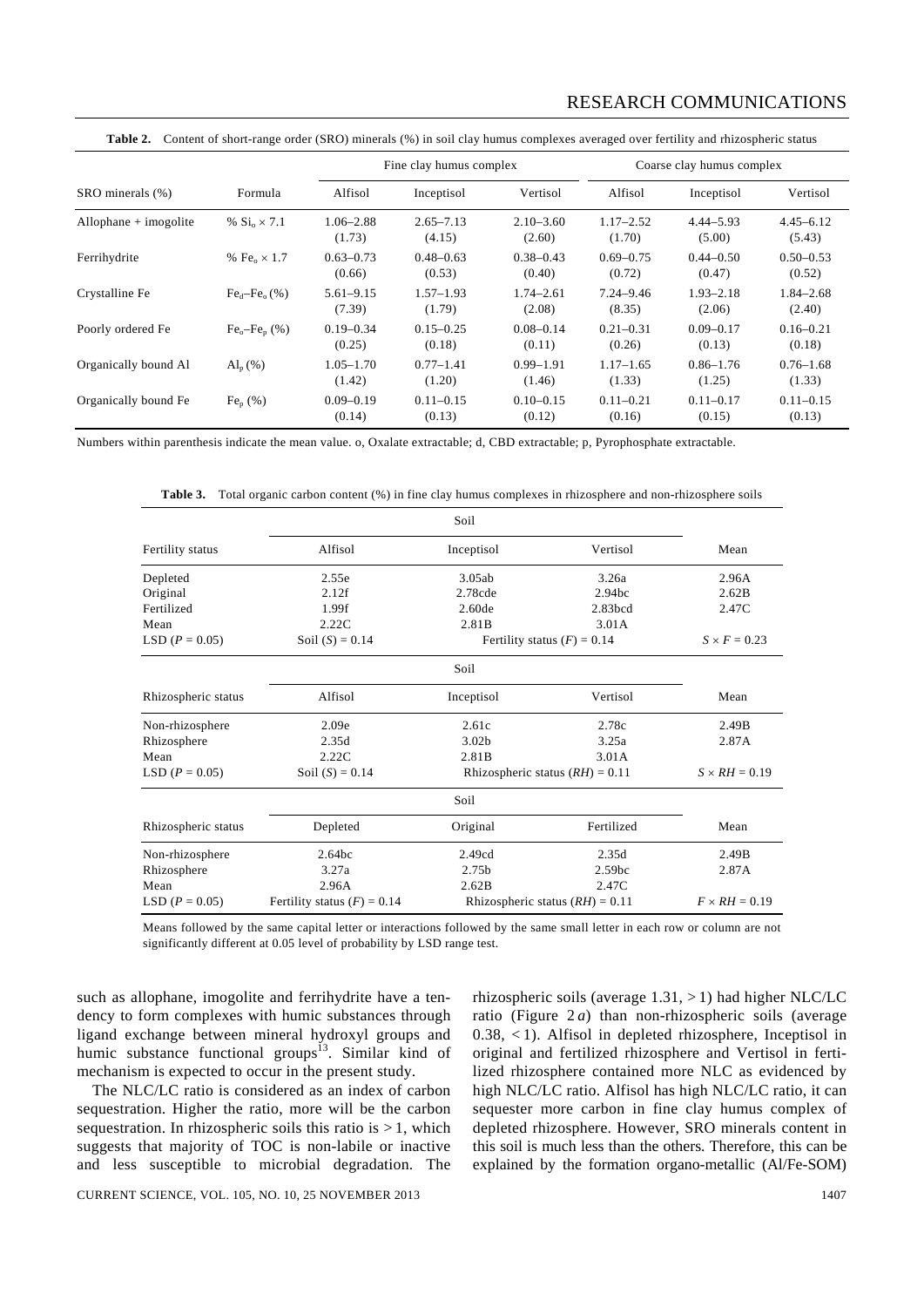|                     |                               | Soil                              |                   |                      |
|---------------------|-------------------------------|-----------------------------------|-------------------|----------------------|
| Fertility status    | Alfisol                       | Inceptisol                        | Vertisol          | Mean                 |
| Depleted            | 1.34d                         | 1.91ab                            | 1.97a             | 1.74A                |
| Original            | 1.70c                         | 1.31d                             | 1.75bc            | 1.59B                |
| Fertilized          | 1.41d                         | 1.46d                             | 1.43d             | 1.43C                |
| Mean                | 1.48B                         | 1.56B                             | 1.72A             |                      |
| LSD $(P = 0.05)$    | Soil $(S) = 0.11$             | Fertility status $(F) = 0.11$     |                   | $S \times F = 0.18$  |
|                     |                               | Soil                              |                   |                      |
| Rhizospheric status | Alfisol                       | Inceptisol                        | Vertisol          | Mean                 |
| Non-rhizosphere     | 1.64b                         | 1.89a                             | 1.93a             | 1.82A                |
| Rhizosphere         | 1.33c                         | 1.22c                             | 1.51 <sub>b</sub> | 1.35B                |
| Mean                | 1.48B                         | 1.56B                             | 1.72A             |                      |
| LSD $(P = 0.05)$    | Soil $(S) = 0.11$             | Rhizospheric status $(RH) = 0.09$ |                   | $S \times RH = 0.15$ |
|                     |                               | Fertility status                  |                   |                      |
| Rhizospheric status | Depleted                      | Original                          | Fertilized        | Mean                 |
| Non-rhizosphere     | 1.91a                         | 1.76 <sub>b</sub>                 | 1.79ab            | 1.82A                |
| Rhizosphere         | 1.57c                         | 1.41d                             | 1.08e             | 1.35B                |
| Mean                | 1.74A                         | 1.59B                             | 1.43C             |                      |
| LSD $(P = 0.05)$    | Fertility status $(F) = 0.11$ | Rhizospheric status $(RH) = 0.09$ |                   | $F \times RH = 0.15$ |

Table 4. Labile carbon content (%) in fine clay humus complexes in rhizosphere and non-rhizosphere soils

Means followed by the same capital letter or interactions followed by the same small letter in each row or column are not significantly different at 0.05 level of probability by LSD range test.



**Figure 2.** Non-labile carbon/labile carbon (NLC/LC) ratio of (*a*) fine clay humus complex and (*b*) coarse clay humus complex. D, Depleted; O, Original; F, Fertilized; R, Rhizosphere; NR, Non-rhizosphere.

complexes formation mainly with aluminum ions, but also with iron ions<sup>7</sup>.

 Similar to fine clay humus fractions, depleted fertility status significantly stored higher TOC than original and fertilized fertility status. Vertisol had the highest amount of TOC followed by Inceptisol and Alfisol. The rhizosphere contained significantly higher amount of mean TOC than non-rhizosphere. Rhizospheric condition with different combinations of fertility status showed significantly higher TOC than those of non-rhizosphere and fertility status combinations (Table 5). This result follows the similar trend as observed in fine clay, but TOC content associated with this fraction is smaller than that of the finer fraction. Mean LC content over different fertility status and rhizospheric conditions were non-significant. Mean LC content of Inceptisol and Vertisol was significantly higher than Alfisol (data not shown).

 NLC/LC ratio was higher in case of Alfisol in both rhizosphere and non-rhizosphere soil than Inceptisol and Vertisol. This ratio for rhizospheric Alfisol was significantly higher than non-rhizospheric Alfisol, whereas for Inceptisol and Vertisol the differences were non-significant (Figure 2 *b*). This attributes more importance of organo metallic complexes than organo-mineral complexes in carbon sequestration, especially in coarse clay humus fraction. The organo-mineral complex is formed by the valence unsatisfied hydroxyl groups of Al, Si and Fe hydroxides, which have the ability to adsorb ions and compounds of opposite charge specifically and the mechanism is the linking of soil organic matter (SOM) to

1408 CURRENT SCIENCE, VOL. 105, NO. 10, 25 NOVEMBER 2013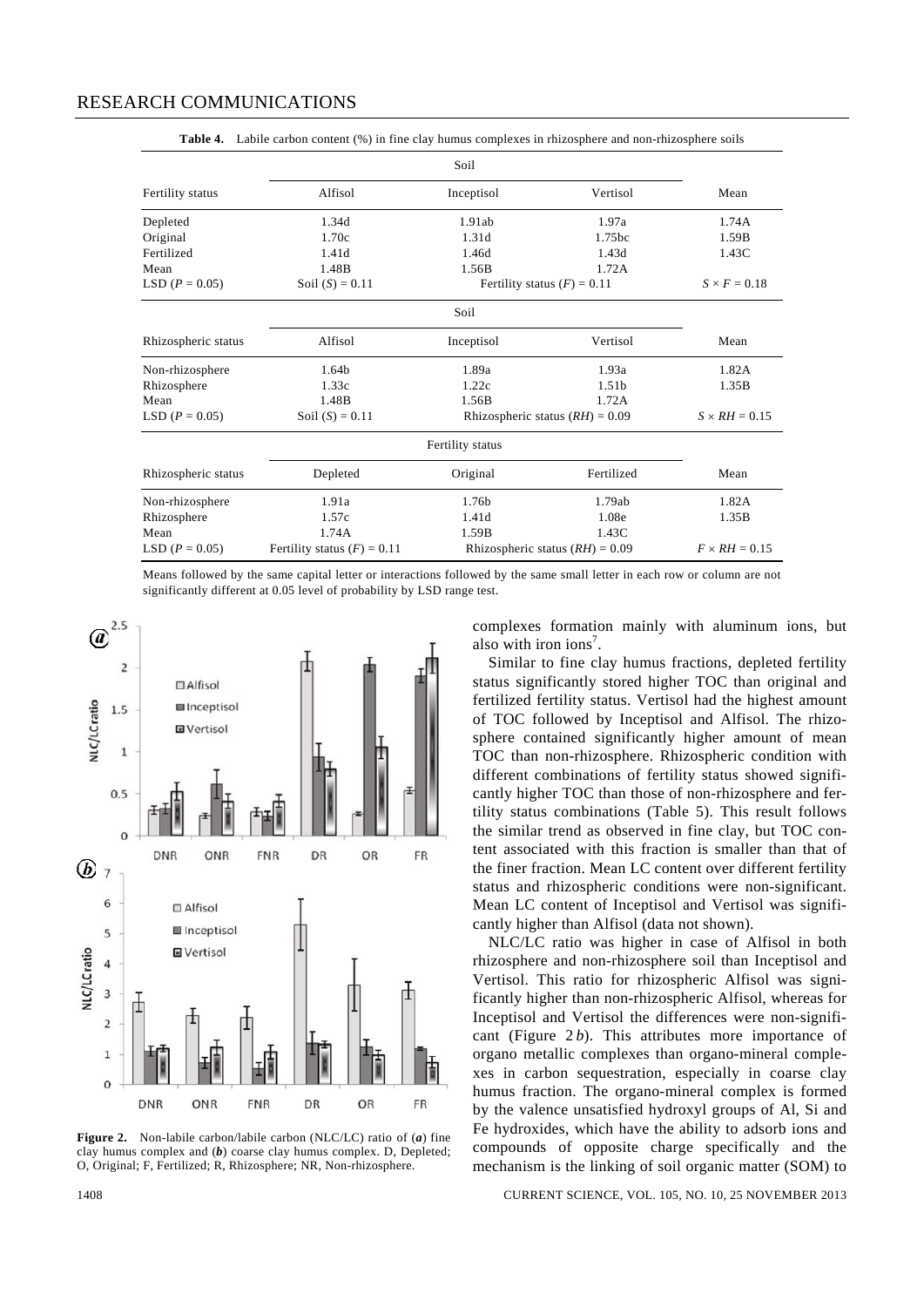|                     |                                                                    | Soil                              |                      |                      |
|---------------------|--------------------------------------------------------------------|-----------------------------------|----------------------|----------------------|
| Fertility status    | Alfisol                                                            | Inceptisol                        | Vertisol             | Mean                 |
| Depleted            | 1.31e                                                              | 2.75b                             | 2.93a                | 2.33A                |
| Original            | 0.94 <sub>g</sub>                                                  | 2.55cd                            | 2.66bc               | 2.05B                |
| Fertilized          | 1.13f                                                              | 2.41d                             | 2.54cd               | 2.03B                |
| Mean                | 1.13C                                                              | 2.57B                             | 2.71A                |                      |
| LSD $(P = 0.05)$    | Soil $(S) = 0.10$<br>Fertility status $(F) = 0.10$                 |                                   |                      |                      |
|                     |                                                                    | Soil                              |                      |                      |
| Rhizospheric status | Alfisol                                                            | Inceptisol                        | Vertisol             | Mean                 |
| Non-rhizosphere     | 1.07d                                                              | 2.31c                             | 2.53 <sub>b</sub>    | 1.97B                |
| Rhizosphere         | 1.19d                                                              | 2.82a                             | 2.89a                | 2.30A                |
| Mean                | 1.13C                                                              | 2.57B                             | 2.71A                |                      |
| LSD $(P = 0.05)$    | Soil $(S) = 0.10$                                                  | Rhizozpheric status $(RH) = 0.08$ |                      | $S \times RH = 0.14$ |
|                     |                                                                    | Fertility status                  |                      |                      |
| Rhizospheric status | Depleted                                                           | Original                          | Fertilized           | Mean                 |
| Non-rhizosphere     | 2.09 <sub>b</sub>                                                  | 1.91c                             | 1.91c                | 1.97B                |
| Rhizosphere         | 2.57a                                                              | 2.19 <sub>b</sub>                 | 2.14b                | 2.30A                |
| Mean                | 2.33A                                                              | 2.05B                             | 2.03B                |                      |
| LSD $(P = 0.05)$    | Fertility status $(F) = 0.10$<br>Rhizospheric status $(RH) = 0.08$ |                                   | $F \times RH = 0.14$ |                      |

**Table 5.** Total organic carbon content (%) in coarse clay humus complexes in rhizosphere and non-rhizosphere soils

Means followed by the same capital letter or interactions followed by the same small letter in each row or column are not significantly different at 0.05 level of probability by LSD range test.

clay particle (CL) through polyvalent cations and is represented as  $[(CL-P-SOM)_x]_y$ , where *x* and *y* are whole integers depending upon the size of clay particles<sup>14</sup>. Similarly, a study revealed that the influence of clay content on maximum adsorption capacity of dissolved organic carbon was of secondary importance and was largely masked by the dominant influence of sum of poorly crystalline Fe and  $Al<sup>15</sup>$ .

 In fine clay humus complex, TOC showed significant and positive correlation with AFAS content (0.63\*\*). Highly significant, positive correlations were shown to increase with increasing SRO minerals content<sup>16</sup>. NLC showed high significant positive correlation (0.40\*\*) with AFAS content. In coarse clay humus complex, significant and positive correlation was observed between TOC and allophane plus imogolite (0.93\*\*). Similarly, there are several reports on positive correlation between carbon and allophane contents<sup>4,17</sup>. For LC, significant negative correlation was observed with ferrihydrite  $(-0.84**)$ , poorly ordered iron  $(-0.67**)$  and organically bound iron (–0.34\*). Actually free or bound short-ranged aluminium and iron compounds are involved in transforming the labile pool of carbon to NLC. Decrease in carbon adsorption capacity was found for illite and kaolinite minerals compared to ferrihydrite, a SRO Fe oxyhydroxide<sup>18</sup>. Furthermore, following adsorption, illite and kaolinite samples demonstrated greater mineralization of adsorbed carbon relative to ferrihydrite samples. Significant positive correlation between NLC and AFAS in both

(eqs (2) and (4) below) as independent variables. In fine clay:  $TOC = 2.138** + 0.906$  AFAS\* – 2.392 FERRI\*\* + 0.013 CRYFE + 3.303 ORFE\*\*  $(R^2 = 0.645),$  (1)  $TOC - 1.203 + 0.163 AFAS^{**} = 0.041 KAO$ 

$$
-0.721 \text{ FERRI} - 0.065 \text{ ALIM}
$$
  
( $R^2 = 0.625$ ). (2)

the fractions  $(0.40**$  and  $0.29*)$  and allophane plus imogolite in coarse clay humus complex (0.63\*\*) confirms the role of SRO minerals in carbon sequestration. The relationship can be expressed in terms of equations by considering TOC as a dependent variable and different iron pools (eqs (1) and (3) below) or allomino-silicates

In coarse clay:

$$
TOC = 2.178** + 0.049 AFAS* + 0.469 FERRI- 0.258 CRYFE** + 2.481 ORFE( $R^2$  = 0.864), (3)
$$

$$
TOC = 5.465 + 0.050 \text{ AFAS}^{**} - 0.128 \text{ KAO} - 3.528 \text{ FERRI} - 0.324 \text{ ALLO} (R2 = 0.797).
$$
 (4)

where FERRI is ferrihydrite; CRYFE is crystalline iron; ORFE is organically bound iron; KAO is kaolinite and ALIM is allophane + imogolite.